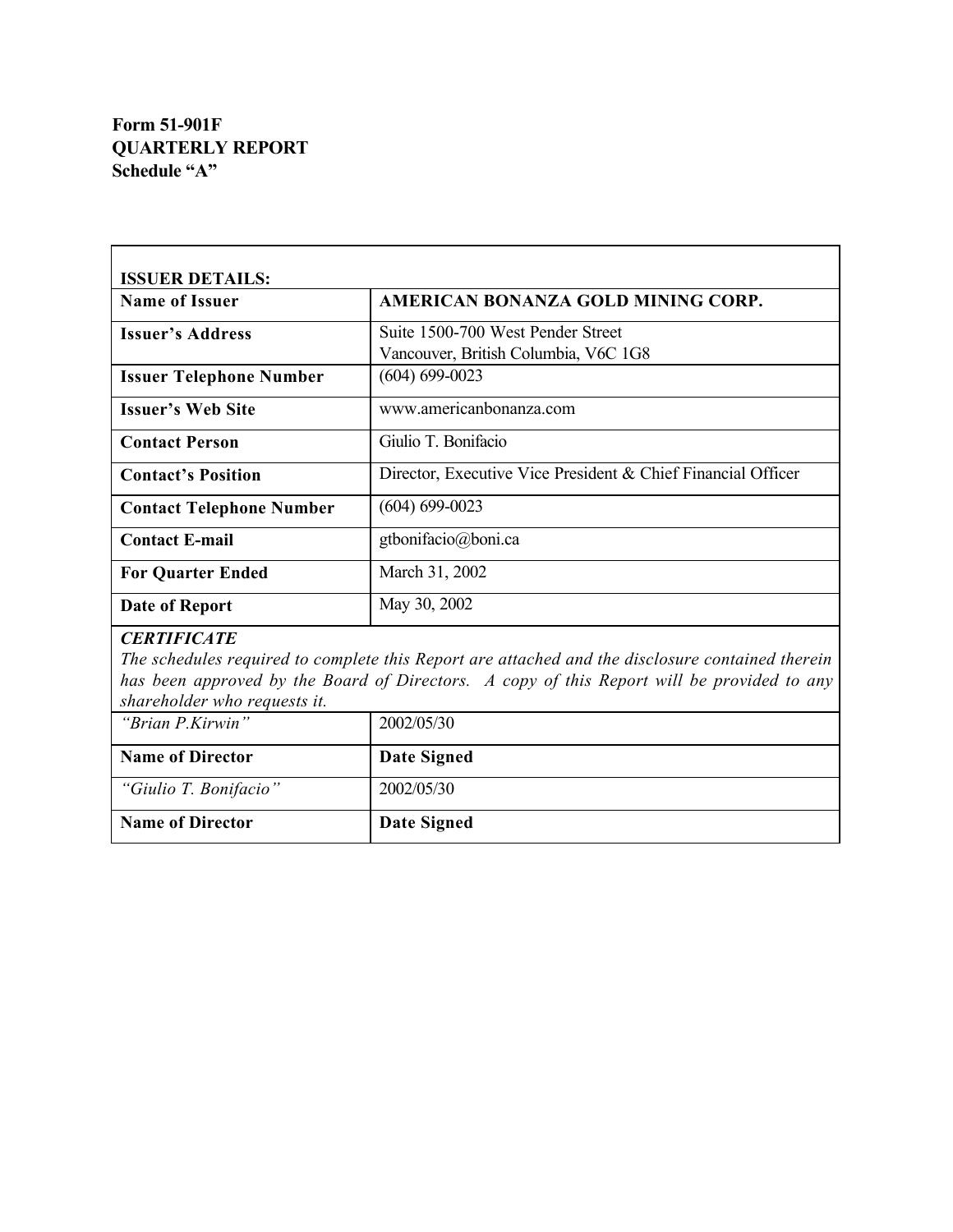Unaudited Consolidated Financial Statements For the Three Months ended March 31, 2002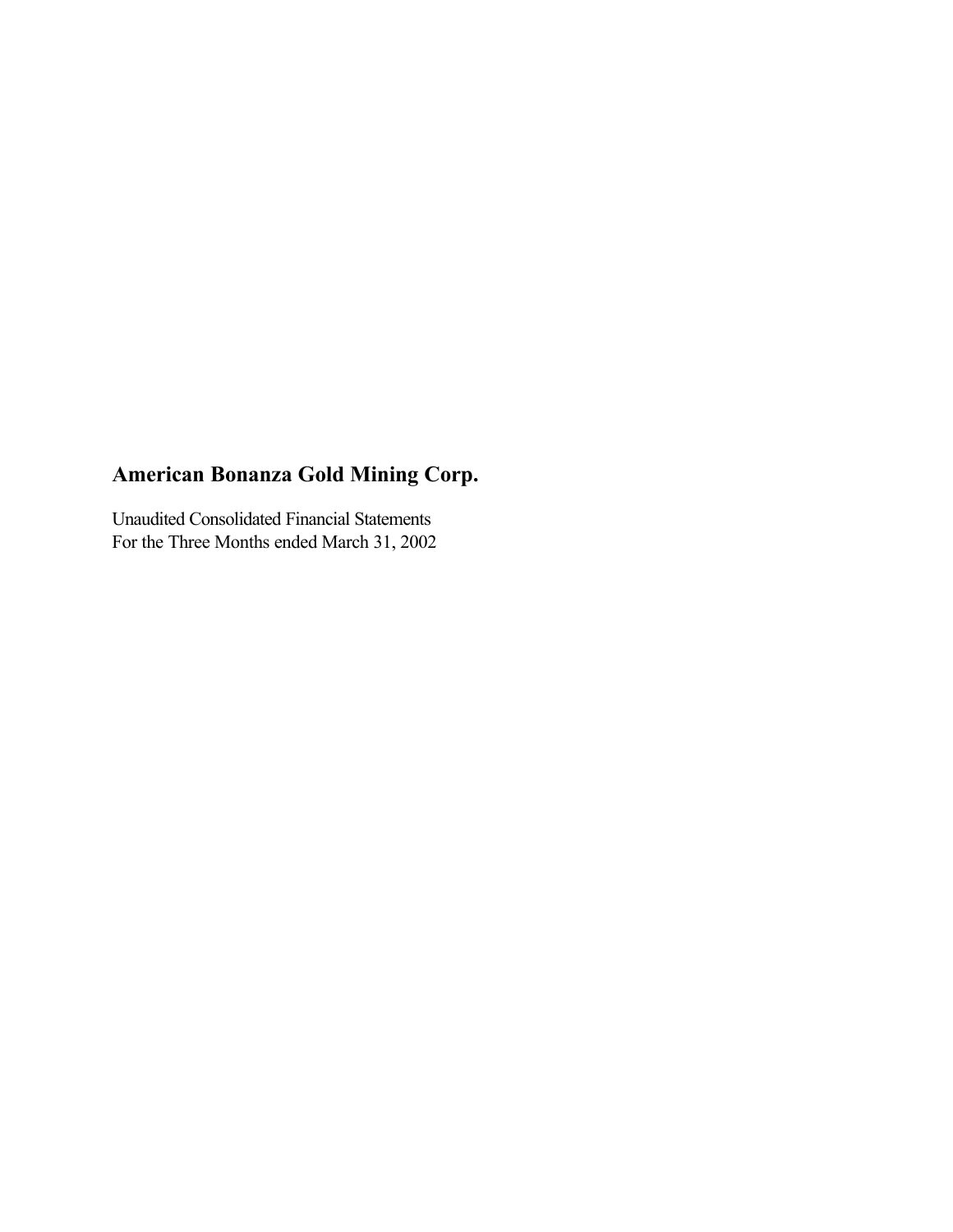| <b>CONSOLIDATED BALANCE SHEETS</b><br>(Unaudited)                                                                                              | March 31,<br>2002                      | December 31,<br>2001                   |
|------------------------------------------------------------------------------------------------------------------------------------------------|----------------------------------------|----------------------------------------|
|                                                                                                                                                | \$                                     | \$                                     |
| <b>ASSETS</b>                                                                                                                                  |                                        |                                        |
| <b>CURRENT ASSETS</b><br>Cash                                                                                                                  | 93,658                                 | 12,968                                 |
| COPPERSTONE PROPERTY (Note 3)                                                                                                                  | 6,000,018                              | 4,306,537                              |
| MINERAL PROPERTIES (Note 4)                                                                                                                    | 1,790,476                              | 1,790,476                              |
| CAPITAL ASSETS, net                                                                                                                            | 45,733                                 | 48,140                                 |
|                                                                                                                                                | 7,929,885                              | 6,158,121                              |
| <b>LIABILITIES</b>                                                                                                                             |                                        |                                        |
| <b>CURRENT LIABILITIES</b><br>Accounts payable and accrued liabilities<br>Due to related parties<br>Current portion of long-term debt (Note 5) | 796,514<br>512,934<br>876,810          | 781,827<br>453,999                     |
|                                                                                                                                                | 2,186,258                              | 1,235,826                              |
| LONG-TERM DEBT (Note 5)                                                                                                                        | 876,810                                |                                        |
| <b>FUTURE INCOME TAXES</b>                                                                                                                     | 328,654                                | 328,654                                |
|                                                                                                                                                | 3,391,722                              | 1,564,480                              |
| <b>SHAREHOLDERS' EQUITY</b><br>Share capital (Note 6)<br>Cumulative currency translation adjustment<br>Deficit                                 | 17,742,491<br>43,031<br>(13, 247, 359) | 17,742,491<br>43,031<br>(13, 191, 881) |
|                                                                                                                                                | 4,538,163                              | 4,593,641                              |
|                                                                                                                                                | 7,929,885                              | 6,158,121                              |
| NATURE OF OPERATIONS (Note 1)                                                                                                                  |                                        |                                        |
| SUBSEQUENT EVENT (Note 6)                                                                                                                      |                                        |                                        |
| APPROVED ON BEHALF OF THE BOARD,                                                                                                               |                                        |                                        |

Signed: Brian P. Kirwin Director

| Signed: Ian W. Telfer |  |  |  |
|-----------------------|--|--|--|
| Director              |  |  |  |

The accompanying notes are an integral part of these consolidated financial statements. 1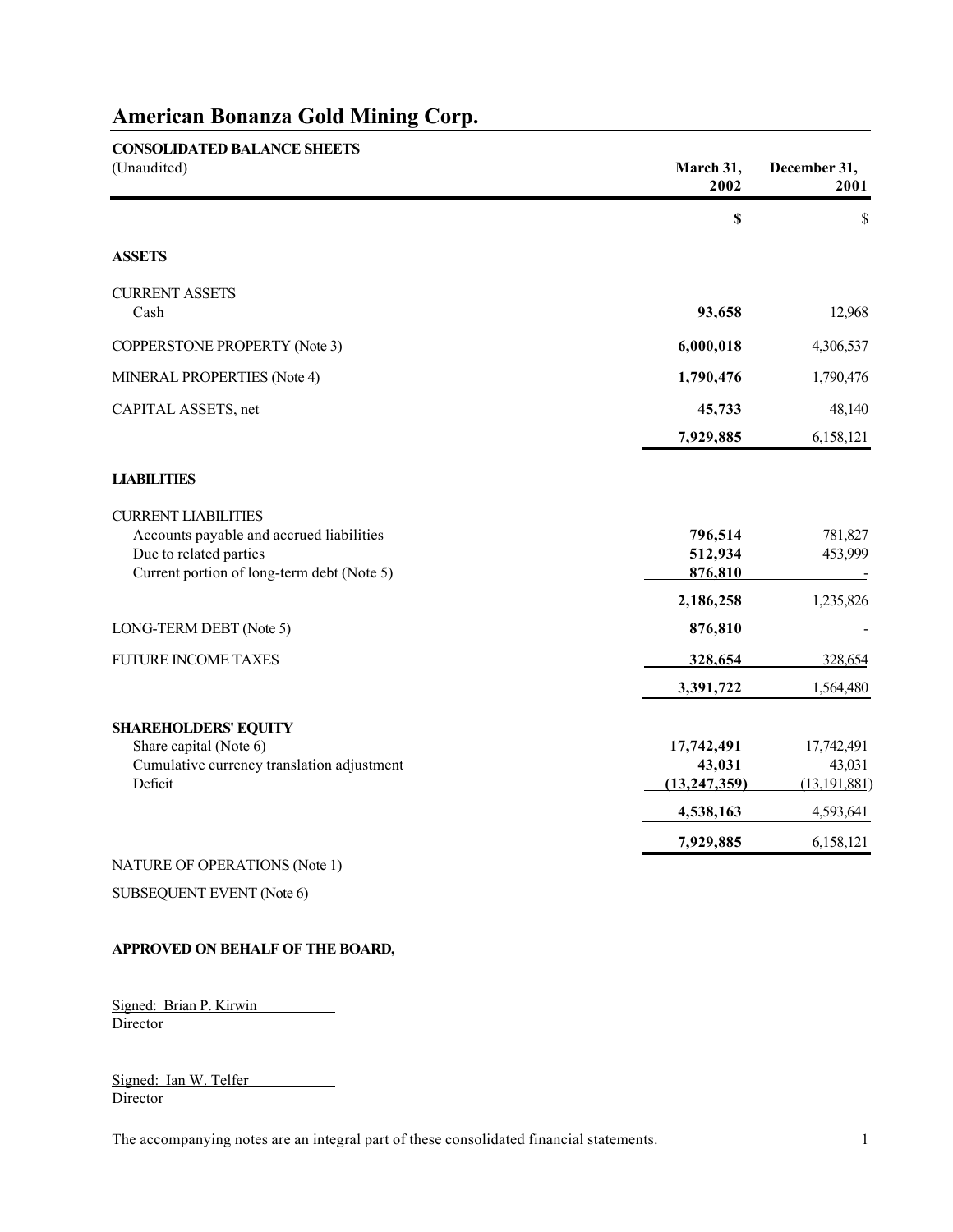# **CONSOLIDATED STATEMENTS OF OPERATIONS AND DEFICIT**

| For the three months ended March 31,<br>(Unaudited) | 2002           | 2001           |
|-----------------------------------------------------|----------------|----------------|
|                                                     |                |                |
|                                                     | \$             | \$             |
| <b>REVENUE</b>                                      |                |                |
| Consulting income and other                         | 8,822          |                |
| <b>EXPENSES</b>                                     |                |                |
| General and administrative (Note 8)                 | 61,893         | 29,769         |
| Amortization                                        | 2,407          |                |
|                                                     | 64,300         | 29,769         |
| <b>NET LOSS</b>                                     | (55, 478)      | (29,769)       |
| DEFICIT, beginning of period                        | (13, 191, 881) | (12, 108, 259) |
| DEFICIT, end of period                              | (13, 247, 359) | (12, 138, 028) |
| <b>LOSS PER COMMON SHARE</b>                        |                |                |
| Basic and diluted                                   | (0.00)         | (0.00)         |
| <b>WEIGHTED AVERAGE NUMBER OF SHARES</b>            | 64,735,129     | 64,735,129     |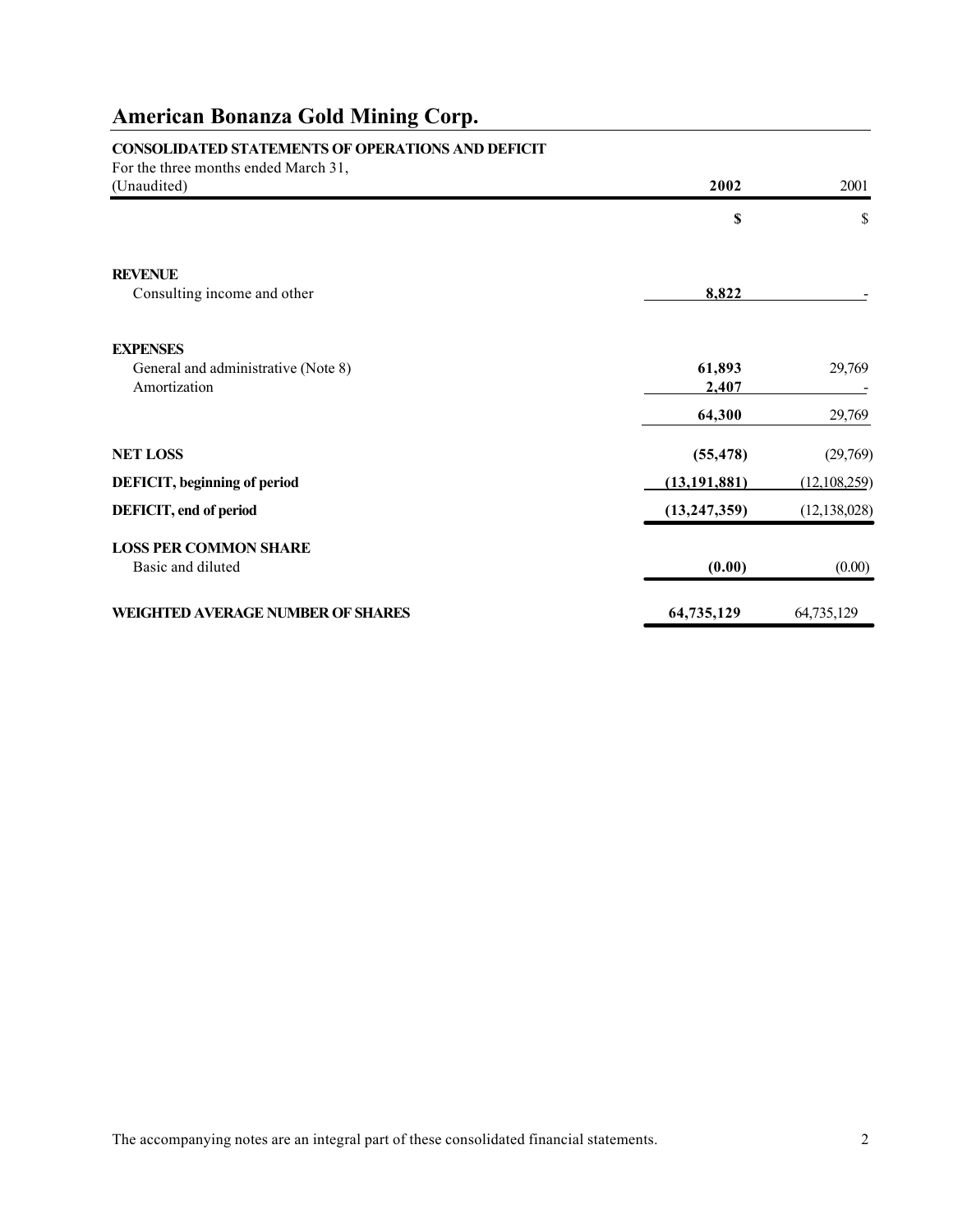### **CONSOLIDATED STATEMENTS OF CASH FLOWS**

For the three months ended March 31,

| (Unaudited)                                | 2002        | 2001        |
|--------------------------------------------|-------------|-------------|
|                                            | \$          | $\mathbb S$ |
| <b>OPERATING ACTIVITIES</b>                |             |             |
| Net loss                                   | (55, 478)   | (29,769)    |
| Items not affecting cash<br>Amortization   | 2,407       |             |
|                                            | (53, 071)   | (29,769)    |
| Changes in non-cash operating accounts     |             |             |
| Accounts receivable                        |             | (12,082)    |
| Prepaids                                   |             | 4,000       |
| Accounts payable                           | 14,687      | 17,465      |
|                                            | (38, 384)   | (20, 386)   |
| <b>INVESTING ACTIVITIES</b>                |             |             |
| Copperstone property                       | (1,693,481) | (81, 658)   |
| Other properties                           |             |             |
|                                            | (1,693,481) | (81,658)    |
| <b>FINANCING ACTIVITIES</b>                |             |             |
| Long-term debt                             | 1,753,620   |             |
| Due to related parties                     | 58,935      | 38,501      |
|                                            | 1,812,555   | 38,501      |
| <b>INCREASE (DECREASE) IN CASH</b>         | 80,690      | (63, 543)   |
| CASH, beginning of period                  | 12,968      | 62,840      |
|                                            |             |             |
| CASH, end of period                        | 93,658      | (703)       |
| Cash flows include the following elements: |             |             |
| Interest paid                              |             |             |
| Income taxes paid                          |             |             |

The accompanying notes are an integral part of these consolidated financial statements. 3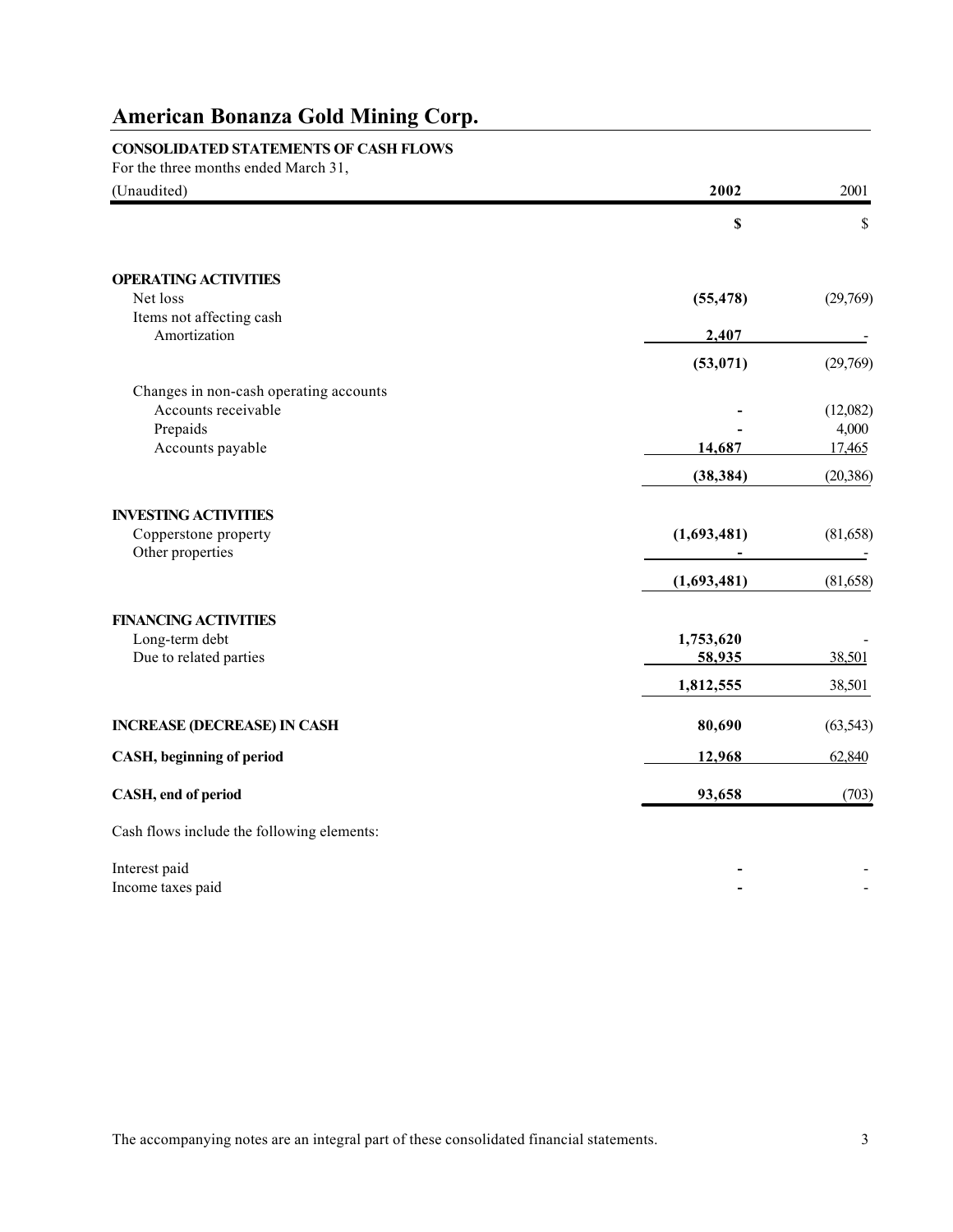**NOTES TO CONSOLIDATED FINANCIAL STATEMENTS** March 31, 2002 and 2001

(Unaudited)

### **1. NATURE OF OPERATIONS AND GOING CONCERN**

These financial statements have been prepared on the basis of accounting principles applicable to a "going concern", which assume that American Bonanza Gold Mining Corp. will continue in operation for at least one year and be able to realize its assets and discharge its liabilities in the normal course of operations.

Several conditions and events cast substantial doubt about the Corporation's ability to continue as a "going concern". The Corporation has a working capital deficiency as at March 31, 2002, does not have a recurring revenue source and is dependent on raising additional capital to fund its operations and continue the exploration of its mineral properties, principally the Copperstone project (Note 3).

Management is pursuing various financing alternatives in order to raise the required funding necessary for general working capital, exploration and development purposes (Note 6). There is no assurance that management will be able to secure such financing.

If the Corporation were unable to continue as a "going concern", then substantial adjustments would be necessary to the carrying values of assets, the reported amounts of its liabilities, the reported revenues and expenses, and the balance sheet classifications used.

### **2. BASIS OF PRESENTATION**

These financial statements have been prepared in accordance with Canadian generally accepted accounting principles for interim financial reporting, and the accounting policies used are consistent with the most recent annual financial statements. While these financial statements reflect all normal recurring adjustments which are, in the opinion of management, necessary for fair presentation of the results of the interim period, they do not include all of the information and notes required by Canadian generally accepted accounting principles for complete financial statements. For further information, refer to the financial statements and notes thereto included in the Corporation's Annual Report for the year ended December 31, 2001.

### **3. COPPERSTONE PROPERTY**

The Corporation is currently engaged in exploring and developing the Copperstone gold property in La Paz County, Arizona, U.S.A. through two joint ventures as follows:

|                     | March 31,<br>2002<br>(Unaudited) | December 31,<br>2001 |
|---------------------|----------------------------------|----------------------|
|                     | S                                | \$                   |
| Copperstone Project | 4,175,548                        | 2,482,067            |
| Copperstone D-Zone  | 1,824,470                        | 1,824,470            |
|                     | 6,000,018                        | 4,306,537            |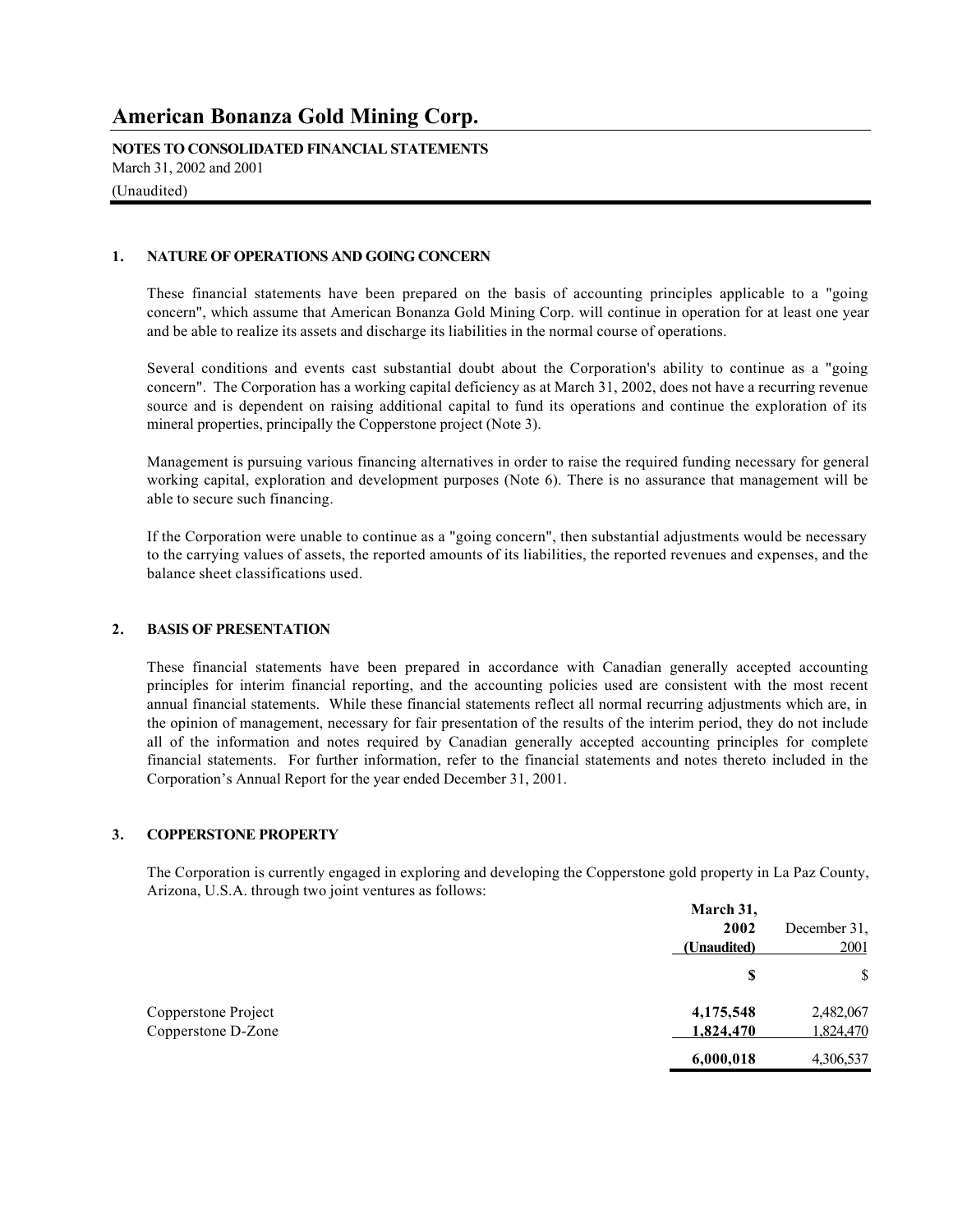**NOTES TO CONSOLIDATED FINANCIAL STATEMENTS** March 31, 2002 and 2001

(Unaudited)

### **3. COPPERSTONE PROPERTY (Continued)**

### **Copperstone Project**

|                                     | \$        |
|-------------------------------------|-----------|
| Balance, December 31, 1997          |           |
| Option payment                      | 783,250   |
| <b>Exploration</b> expenditures     | 575,260   |
| Balance, December 31, 1998          | 1,358,510 |
| Exploration expenditures            | 377,396   |
| Balance, December 31, 1999          | 1,735,906 |
| Exploration expenditures            | 576,120   |
| Balance, December 31, 2000          | 2,312,026 |
| Exploration expenditures            | 170,041   |
| Balance, December 31, 2001          | 2,482,067 |
| Acquisition                         | 1,669,675 |
| <b>Exploration</b> expenditures     | 23,806    |
| Balance, March 31, 2002 (Unaudited) | 4,175,548 |

In August 1998, the Corporation entered into an agreement (the "Arctic Joint Venture") with Arctic Precious Metals Inc. ("APMI"), a subsidiary of Royal Oak Mines Inc., to explore and develop the Copperstone gold property. Pursuant to the Arctic Joint Venture, the Corporation acquired a 25 percent interest in the Copperstone Project for a cash payment of US\$500,000 with an option to increase its interest in the property to 80 percent by incurring US\$4,000,000 of exploration expenditures and other payments. Additionally the Corporation has agreed to make a US\$30,000 annual advance royalty payment to the property owner.

In November 1999, the Corporation entered into a purchase and sale agreement with APMI whereby the Corporation agreed to purchase for US\$1,000,000 all of APMI's rights, title and interest in the Copperstone Project owned by APMI who was undergoing U.S. Bankruptcy Code Chapter 11 financial restructuring.

In March 2002, the Corporation acquired a further 75% interest in the Copperstone mining property from APMI, a subsidiary of Royal Oak Mines, in a transaction which was subject to a lengthy US Bankruptcy Court process. APMI has assigned its lease on the Copperstone property to the Corporation so as to bring the Corporation's interest in the Copperstone mining property from 25% to 100%, subject only to the existing lease and royalty arrangements. This acquisition was funded by a loan of US\$1,100,000 from Trilon Financial Corporation, now called Brascan Financial Corporation ("Brascan") (Note 5).

### **Copperstone D-Zone**

| Initial advance          | 407,382   |
|--------------------------|-----------|
| Advance royalty payment  | 152,600   |
| Exploration expenditures | 1,264,488 |
|                          | 1,824,470 |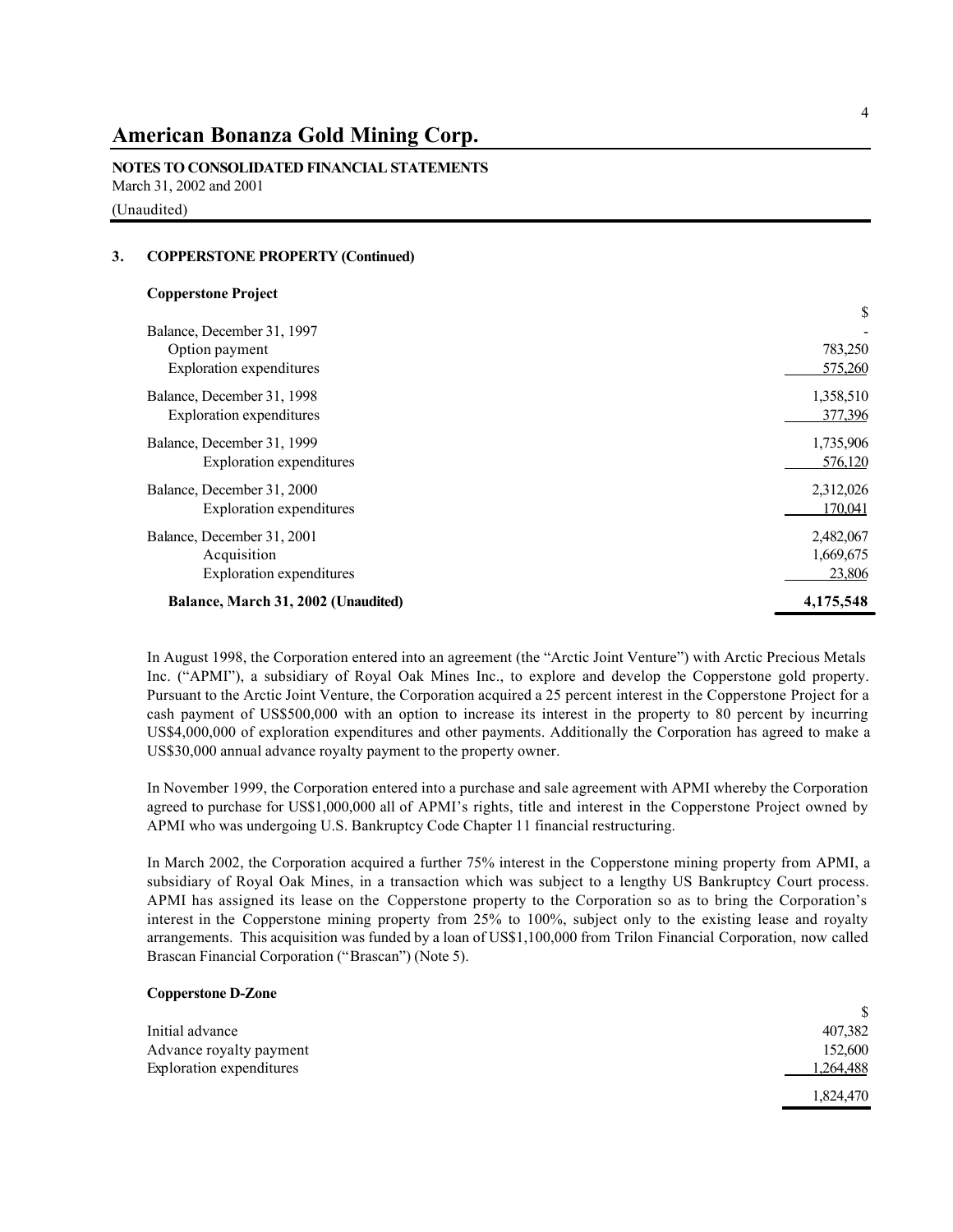**NOTES TO CONSOLIDATED FINANCIAL STATEMENTS** March 31, 2002 and 2001 (Unaudited)

### **3. COPPERSTONE PROPERTY (Continued)**

On June 18, 2000, the Corporation entered into a Letter Agreement with Centennial Development Corporation ("CDC"), the principal of which was previously a director of the Corporation, to form the Copperstone D-Zone Joint Venture ("D-Zone Joint Venture"). The D-Zone Joint Venture was formed for purposes of underground exploration and extraction of mineralized materials from the D-Zone of up to 50,000 tons of mineralized material, affecting approximately 5 percent of the resource ounces at the Copperstone Project

Pursuant to the D-Zone Joint Venture, as amended, CDC was to acquire a 50 percent interest in the D-Zone of up to 50,000 tons of mineralized materials (subsequently reduced to 40 per cent) on the basis of funding mobilization, set up and initial drifting on the D-Zone. The Corporation had an option to increase its initial interest of 50 percent to 55 percent interest on D-Zone Joint Venture for a cash payment of US\$100,000 with a further option to increase its interest in the D-Zone Joint Venture as follows:

- (a) additional 5 percent interest if the Corporation provides all funding necessary to complete Phase One as documented in the agreement; and
- (b) further 15 percent interest for a cash payment of US\$500,000.

During 2001, Phase One was completed and the Corporation earned the additional 5 percent interest in the D-Zone Joint Venture for a total interest of 60% with the remaining interest held by CDC.

On February 14, 2002 the Corporation entered into an agreement with CDC whereby the Corporation would acquire the 40 percent interest of the D-Zone Joint Venture not already owned for the following consideration:

- (a) assumption of a total of US\$325,000 of Copperstone related liabilities. These liabilities were previously recorded by the Corporation as at December 31, 2000;
- (b) assumption of an estimated CDC payroll tax liability of up to US\$180,000 that may arise. If these liabilities exceed the estimated amount, then additional amounts will be paid equally by CDC and the Corporation;
- (c) US\$345,000 payable to CDC and or its principal on or before July 31, 2002;
- (d) A net smelter royalty of three percent from the first 50,000 tons of mineralized material extracted from the D-Zone, subsequent to repayment of the Brascan Loan (Note 5); and,
- (e) US\$70,000 from initial proceeds from extraction of mineralized materials from the D-Zone, following preferential repayment of the Brascan loan.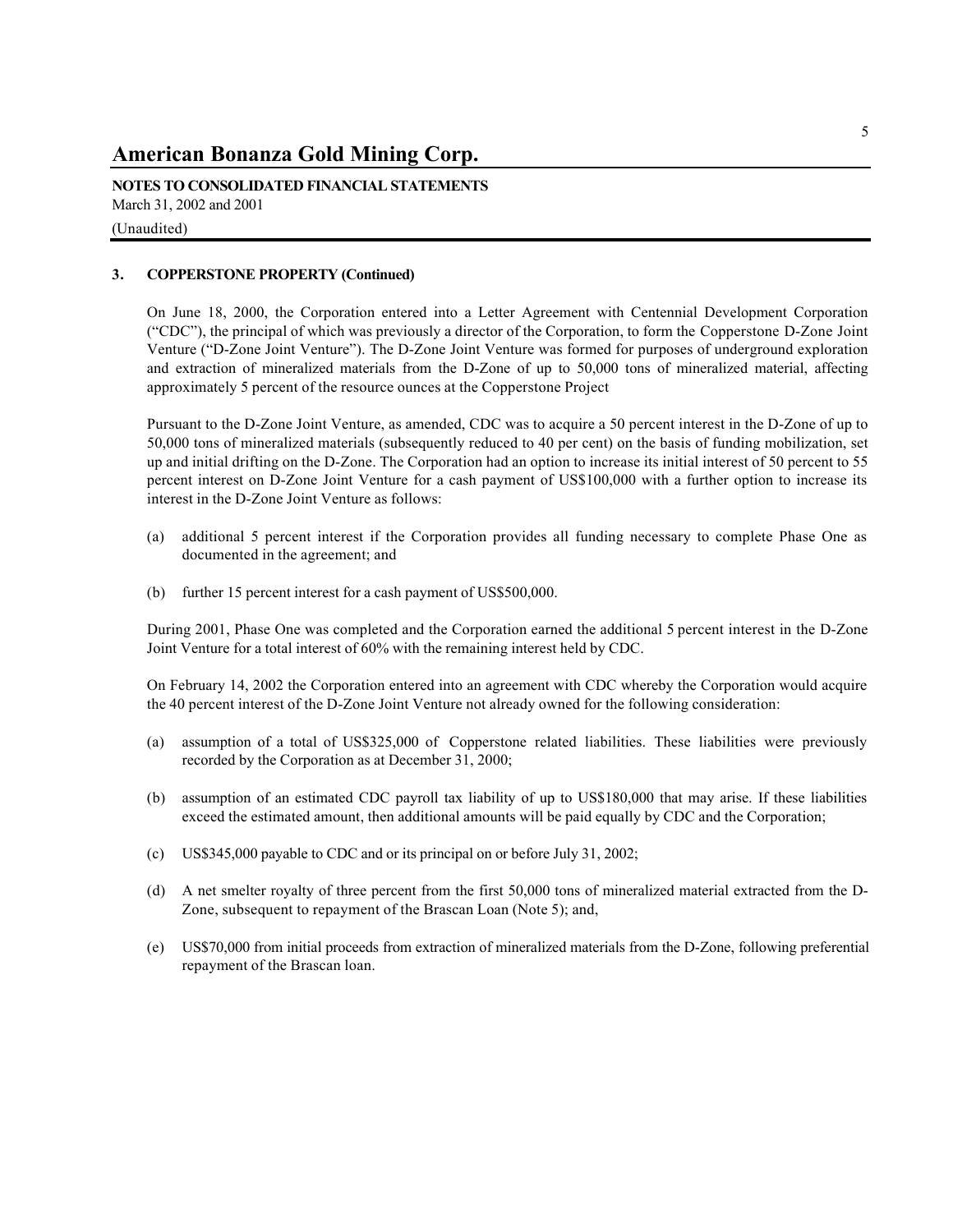**NOTES TO CONSOLIDATED FINANCIAL STATEMENTS** March 31, 2002 and 2001 (Unaudited)

### **4. MINERAL PROPERTIES**

Other mineral properties consist of the following:

| March 31,            |              |
|----------------------|--------------|
| 2002                 | December 31, |
| (Unaudited)          | 2000         |
|                      | \$<br>S      |
| Pamilco<br>1,414,486 | 1,414,486    |
| Gold Bar<br>375,990  | 375,990      |
| 1,790,476            | 1,790,476    |

Through the acquisition of Bonanza Gold Inc. and its wholly-owned subsidiary, Bonanza Explorations Inc., in 2000 the Corporation owned, or controlled by option, a number of exploration projects in the State of Nevada, U.S.A. The primary projects consisted of Pamlico, Golden Arrow, Gilbert, Gold Bar and Snowstorm properties.

During 2001 the Corporation returned the Golden Arrow project to the property vendor and released the Snowstorm, Gilbert and other mineral claims recognizing a write-down of \$893,558 during 2001.

The Pamlico and Gold Bar projects currently comprise 133 patented and unpatented claims covering approximately 10 square kilometers which are prospective for gold. An annual cash filing of US\$105 per unpatented claim is required to be paid to the Bureau of Land Management and the local counties. Annual taxes on patented claims are payable to the local authorities. All required payments were made with respect to the Pamilco and Gold Bar projects during 2001; therefore, the remaining claims held are in good standing to August 2002.

### **Pamlico**

The Pamlico property is located in Mineral County, 15 kilometres from Hawthorne, Nevada. Pamlico was subject to a cash payment of US\$25,000 due November 2001 which has been deferred until June 15, 2002. In 2002, the payment increases to US\$150,000 and in 2003, to US\$675,000. The property is subject to a 1 percent net profits interest royalty after the final cash payment. Pamlico has no associated work commitments.

### **Gold Bar**

The Gold Bar properties are located in Eureka County, 50 kilometres northwest of Eureka, Nevada. Gold Bar is subject to a 2 percent net smelter royalty capped at US\$1,000,000 on future production.

### **5. LONG-TERM DEBT**

In connection with the acquisition of the remaining 75% interest in the Copperstone mining property subject only to the existing lease and royalty arrangements, the Corporation received a loan of US\$1,100,000 from Trilon Financial Corporation, now called Brascan Financial Corporation ("Brascan"), fully secured against the assets of the Corporation (the "Brascan Loan") with interest accruing at the base rate for the Canadian Imperial Bank of Commerce for US dollar loans made by the Bank of Canada, and to be paid monthly.

Under the terms of the agreement with Brascan, the Brascan Loan is repayable in two equal installments of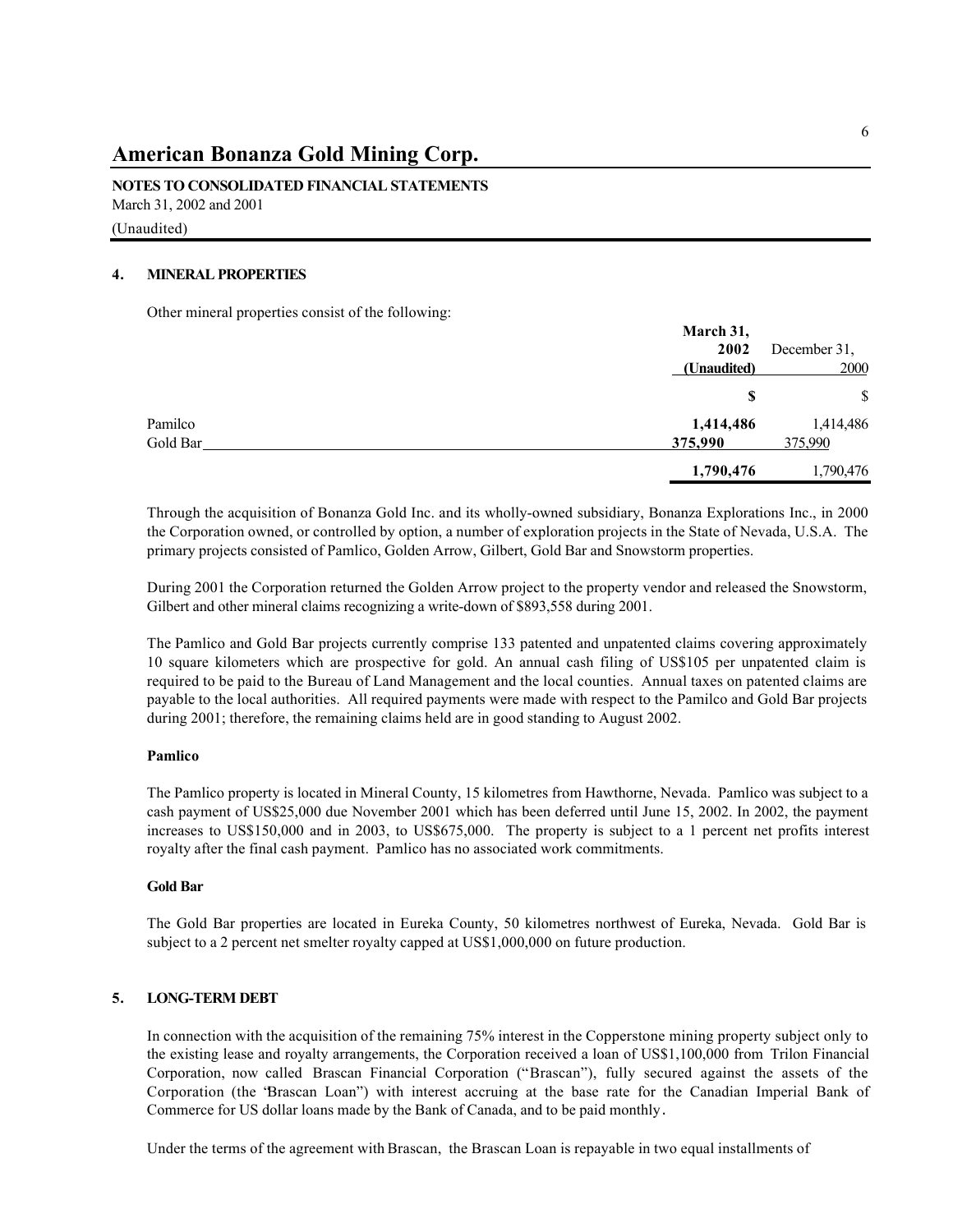**NOTES TO CONSOLIDATED FINANCIAL STATEMENTS** March 31, 2002 and 2001 (Unaudited)

### **5. LONG-TERM DEBT (Continued)**

US\$550,000 on March 4, 2003 and March 4, 2004, and in addition the Corporation has agreed to cause all proceeds, net of reasonable commissions and legal and other expenses related to such transaction, of any issuance of securities of the Corporation in excess of the aggregate sum of US\$1,000,000 received by the Corporation at any time during which the loan is outstanding, to be immediately paid to Brascan in accordance with the following formula:

- (a) 10% of cumulative proceeds greater than US\$1,000,000 but less than US\$2,000,000;
- (b) 20% of cumulative proceeds equal to or greater than US\$2,000,000 but less than US\$4,000,000; and
- (c) 30% of cumulative proceeds equal to or greater than US\$4,000,000 but less than US\$6,000,000.

Furthermore, the Corporation has agreed to cause all proceeds (less direct mining and operating expenses and other direct costs of sale) of any sale or other disposition of gold or gold-bearing ores or concentrates from the Corporation's interest in the Copperstone Property, including all such sales and dispositions in the ordinary course of the Corporation's business, at any time during which any of the Brascan Loan remains outstanding, to be immediately paid to Brascan on account of such outstanding amounts.

The Corporation has also granted Brascan a non-transferable warrant to purchase up to 1,500,000 common shares of the Corporation at \$0.13 per share until March 4, 2004, with an option to extend the warrant for three additional oneyear terms (Note 6).

The equity component of this facility pertaining to the warrant issue has not been recorded for accounting purposes as the deemed value is not considered significant.

### **6. SHARE CAPITAL**

### **Authorized**

The authorized share capital of the Corporation consists of 400,000,000 (2000 - 400,000,000) Class "A" common voting shares without par value, and 100,000,000 Class "B" preferred shares without par value, issuable in series.

|                                                                 | Number of<br><b>Common</b> | Carrying    |
|-----------------------------------------------------------------|----------------------------|-------------|
| <b>Issued – Class A Common</b>                                  | <b>Shares</b>              | Value<br>\$ |
| Balance, December 31, 1999                                      | 29,840,129                 | 13,390,066  |
| Issued on the acquisition of Bonanza Gold Inc.                  | 20,000,000                 | 2,200,000   |
| Issued on private placement                                     | 14,610,000                 | 2,113,950   |
| Issued on exercise of share options                             | 285,000                    | 38,475      |
| Balance, December 31, 2000, 2001 and March 31, 2002 (Unaudited) | 64,735,129                 | 17,742,491  |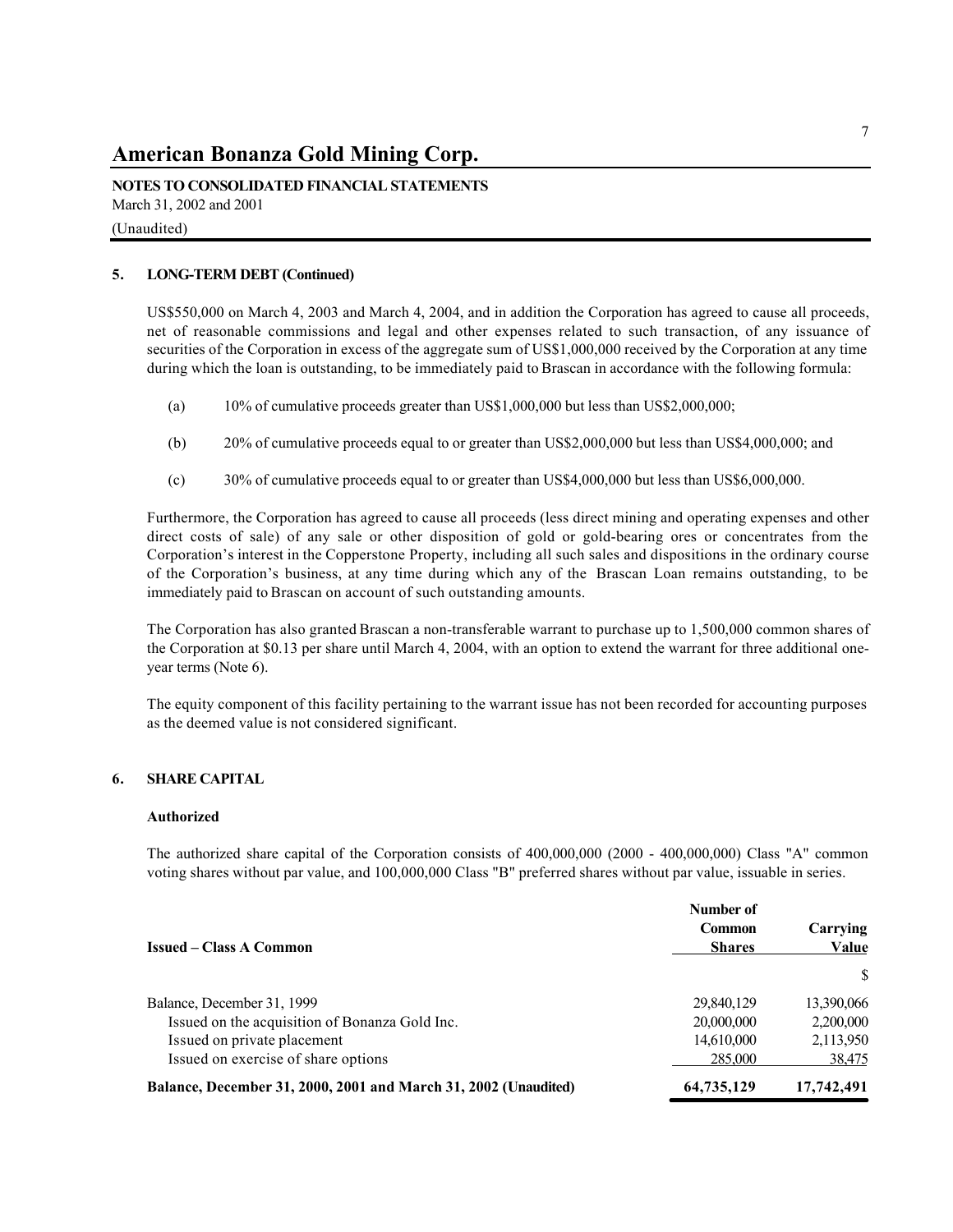**NOTES TO CONSOLIDATED FINANCIAL STATEMENTS** March 31, 2002 and 2001 (Unaudited)

### **6. SHARE CAPITAL (Continued)**

On May 23, 2002 the Corporation announced it intention to carry out a public offering to raise up to \$2,000,000 (Minimum \$1,500,000) through the sale of units by way of a Short Form Offering Document ("SFOD"). Under the SFOD, the Corporation, through its Agent, Canaccord Capital Corporation, proposes to offer up to 15,384,600 units at a price of \$0.13 per unit. Each unit will be comprised of one Common Share and one transferable Common Share Purchase Warrant ("Warrant"). Each Warrant will entitle the holder to acquire one additional Common Share for a period of two years at a price of \$0.15 in the first year and \$0.17 in the second year. An application will be made to The TSX Venture Exchange to list the Warrants.

Canaccord Capital Corporation as agent for this offering will be paid an agent fee of 8.5% on the aggregate gross proceeds, agent warrants equal to 15% of the number of units sold and a corporate finance fee and a corporate finance fee payable in units.

### **Options**

As at March 31, 2002, there are 5,850,000 share options granted and outstanding to directors and employees, exercisable between \$0.10 and \$0.40 per share at varying times up until March 7, 2007. The weighted average exercise price of these options at March 31, 2002 is \$0.13 per share.

### **Shares held in escrow**

At March 31, 2002, 12,000,000 Common Shares of the 20,000,000 Common Shares of the Corporation issued to acquire Bonanza Gold Inc. remain in escrow and are subject to further release for a period of up to 36 months from the date of TSX Venture Exchange approval received on December 21, 2000.

### **Warrants**

The Corporation has granted share purchase warrants to acquire an aggregate of 7,512,500 Common Shares as follows:

| <b>Number</b><br>of warrants | <b>Exercise price</b> |               | <b>Expiry date</b> |
|------------------------------|-----------------------|---------------|--------------------|
| 6,012,500<br>1,500,000       | \$0.30<br>\$0.13      | June 18, 2002 | March 4, 2004 (1)  |
|                              | 7,512,500             |               |                    |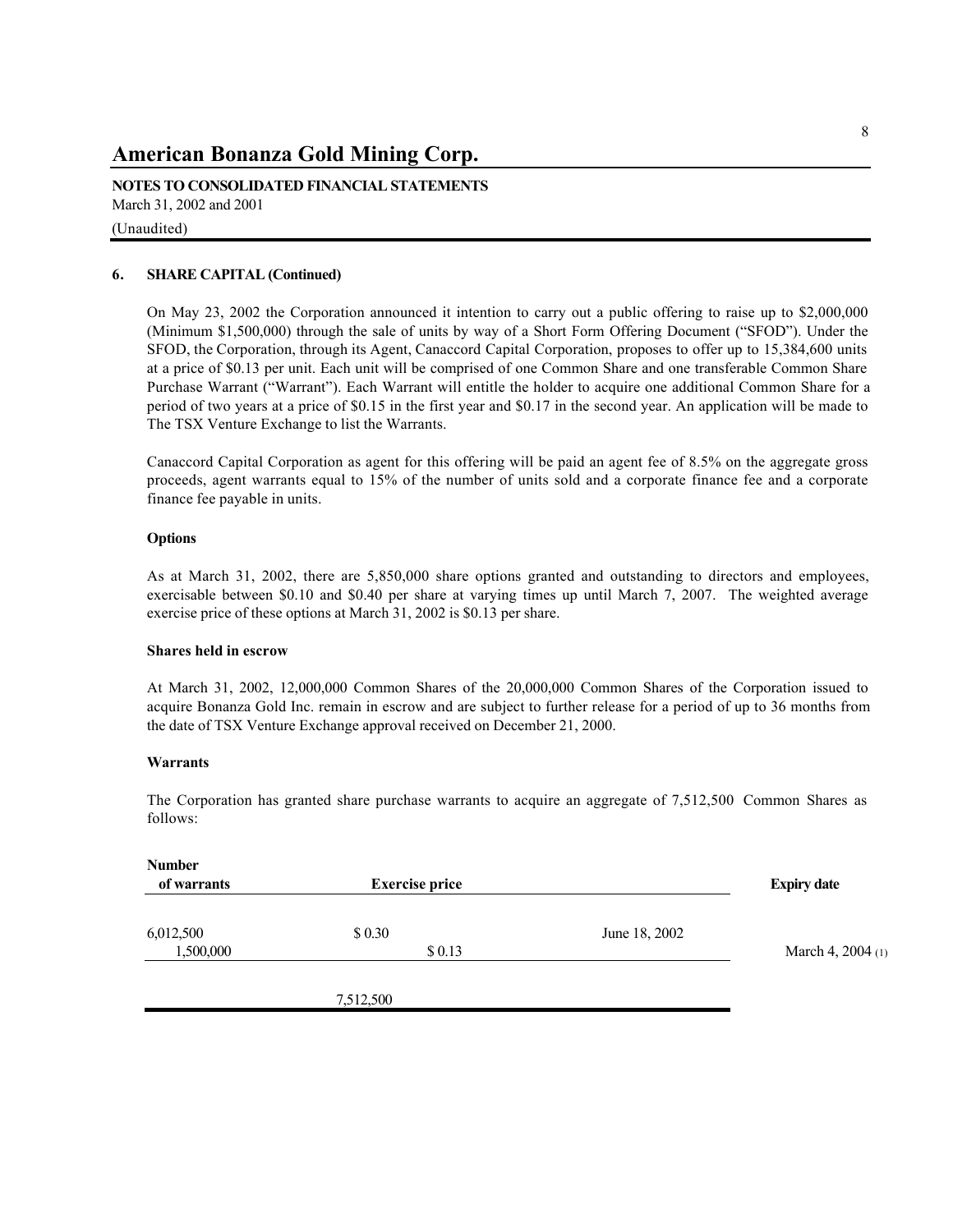**NOTES TO CONSOLIDATED FINANCIAL STATEMENTS** March 31, 2002 and 2001 (Unaudited)

### **6. SHARE CAPITAL (Continued)**

(1) Brascan has an option (the "Option") to extend the term of its warrant or any unexercised portion thereof for three additional one year terms beyond the original two year Expiry Date of its warrant, which Option may be exercised by Brascan by giving notice in writing to the Corporation to that effect at any time during the 30 day period (the "Option Period") commencing prior to the then current Expiry Date of its warrant. If Brascan exercises the Option, the Corporation is required to deliver to Brascan a new warrant certificate, against surrender to the Corporation of the old warrant wertificate, and obtain all necessary stock exchange approval relating to the new warrant. The new Brascan warrant shall be on that same terms and conditions as the current Brascan warrant; provided that (a) as required by the Exchange, the exercise price of the new warrant will be the weighted average of the closing price of the Corporation's Common Shares during the 10 day period commencing on the date that is no more than 30 days prior to the expiry date of the then current Brascan warrant, and (b) the term of the new Brascan warrant shall be one year subject to the renewal Option.

### **7. RELATED PARTY TRANSACTIONS**

During the three month period ended March 31, 2002, directors of the Corporation accrued compensation of \$45,000 (December 31,2001-\$121,500) to reflect management and consulting services provided to the Corporation. These directors have agreed to defer payment of these amounts until the Corporation is able raise additional capital to finance its operations.

During the three months ended March 31, 2002, various directors of the Corporation loaned a further \$13,935 to the Corporation for total loans outstanding of \$271,961 at March 31, 2002 (December 31, 2001-\$258,026). These loans are unsecured, bear no interest and will be deferred until the Corporation is able to raise additional capital to finance its operations.

### **8. GENERAL AND ADMINISTRATIVE EXPENSES**

|                                            | March 31,   |              |
|--------------------------------------------|-------------|--------------|
|                                            | 2002        | December 31. |
|                                            | (Unaudited) | 2001         |
|                                            | \$          | \$           |
| Management fees, consulting and salaries   | 22,500      | 9.301        |
| Office and administration                  | 7,551       | 13,415       |
| Professional fees                          | 29,864      | 5,051        |
| Shareholder information and transfer agent | 1,978       | 2,002        |
|                                            | 61,893      | 29.769       |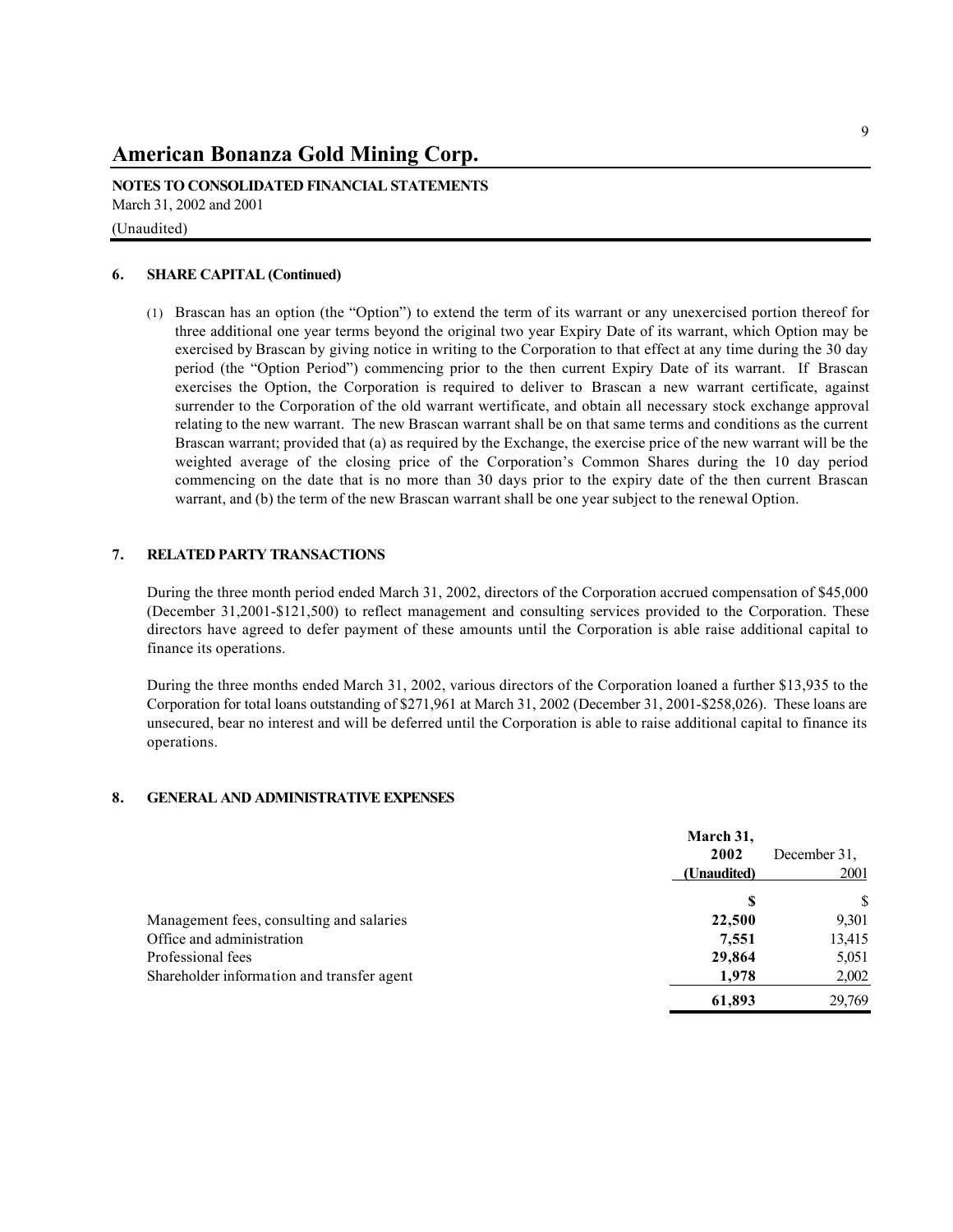# **Form 51-901F QUARTERLY REPORT Schedules "B & C"**

| <b>ISSUER DETAILS:</b>          |                                                                           |  |  |  |
|---------------------------------|---------------------------------------------------------------------------|--|--|--|
| <b>Name of Issuer</b>           | AMERICAN BONANZA GOLD MINING CORP.                                        |  |  |  |
| <b>Issuer's Address</b>         | Suite 1500-700 West Pender Street<br>Vancouver, British Columbia, V6C 1G8 |  |  |  |
| <b>Issuer Telephone Number</b>  | $(604) 699 - 0023$                                                        |  |  |  |
| <b>Issuer's Web Site</b>        | www.americanbonanza.com                                                   |  |  |  |
| <b>Contact Person</b>           | Giulio T. Bonifacio                                                       |  |  |  |
| <b>Contact's Position</b>       | Director, Executive Vice President & Chief Financial Officer              |  |  |  |
| <b>Contact Telephone Number</b> | $(604) 699 - 0023$                                                        |  |  |  |
| <b>Contact E-mail</b>           | gtbonifacio@boni.ca                                                       |  |  |  |
| <b>For Quarter Ended</b>        | March 31, 2002                                                            |  |  |  |
| Date of Report                  | May 30, 2002                                                              |  |  |  |

# *CERTIFICATE*

*The schedules required to complete this Report are attached and the disclosure contained therein has been approved by the Board of Directors. A copy of this Report will be provided to any shareholder who requests it.*

| <i>"Brian P. Kirwin"</i> | 2002/05/30  |
|--------------------------|-------------|
| <b>Name of Director</b>  | Date Signed |
| "Giulio T. Bonifacio"    | 2002/05/30  |
| <b>Name of Director</b>  | Date Signed |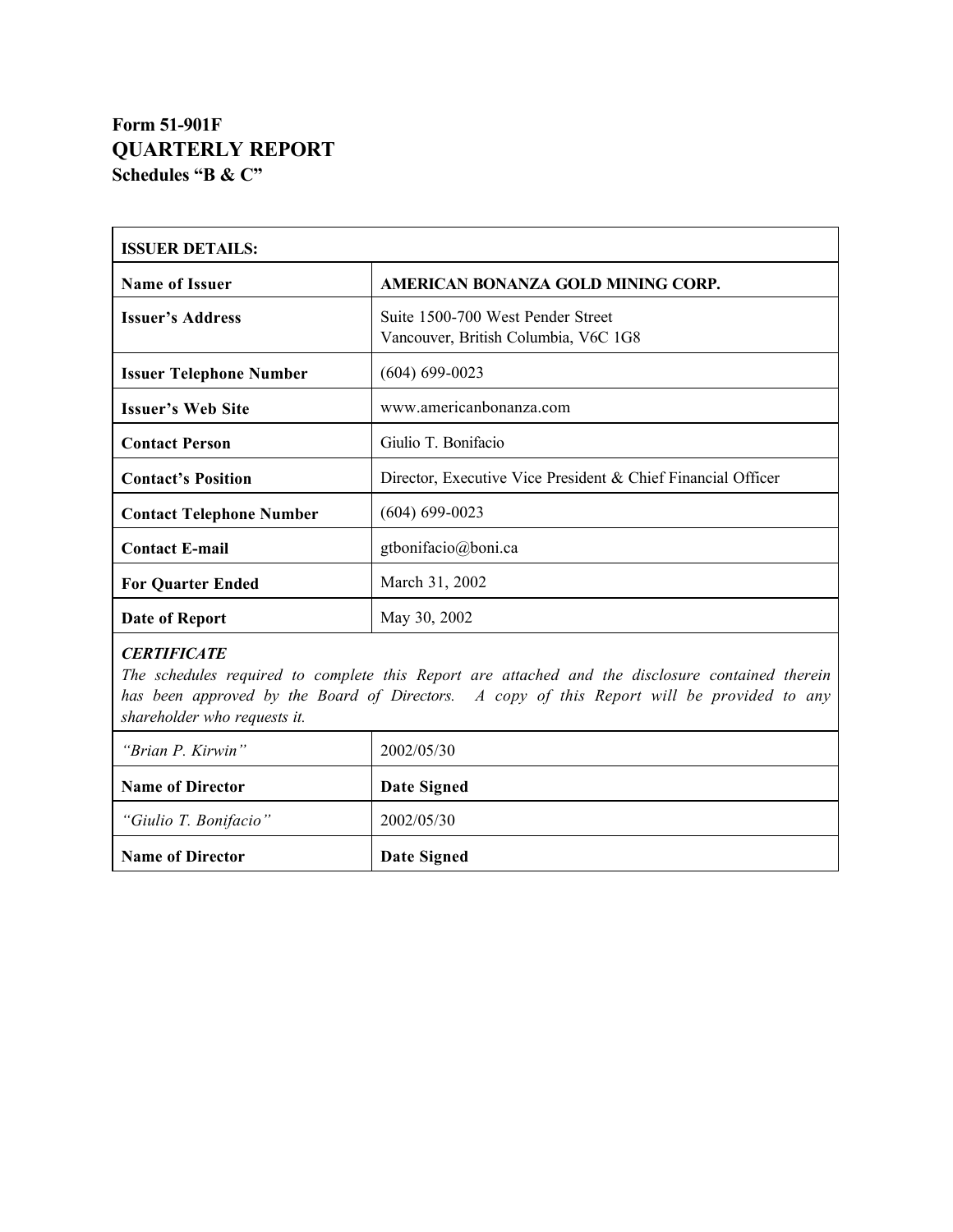### **AMERICAN BONANZA GOLD MINING CORP.**

### **1. ANALYSIS OF EXPENSES AND DEFERRED COSTS**

Summary of exploration expenditures on active properties:

|                                    | Copperstone<br>Project | Copperstone<br>D-Zone    | <b>Nevada</b><br>Projects | <b>Total</b> |
|------------------------------------|------------------------|--------------------------|---------------------------|--------------|
| Balance, December 31, 2001         | \$2,482,067            | \$1,824,470              | \$1,790,476               | \$6,097,013  |
| Additions during the period        |                        |                          |                           |              |
| Option payments                    | -                      | $\overline{\phantom{a}}$ | $\overline{\phantom{0}}$  |              |
| Site maintenance $\&$ camp         | 23,806                 |                          |                           | 23,806       |
| Other                              |                        |                          | $\overline{\phantom{0}}$  |              |
| Acquisition of additional interest | 1,669,675              | -                        | $\overline{\phantom{a}}$  | 1,669,675    |
| Expenditures of the period         | 1,693,481              | $\overline{\phantom{a}}$ |                           | 1,693,481    |
| Balance, March 31, 2002            | \$4,175,548            | \$1,824,470              | \$1,790,476               | \$7,790,494  |

### **2. RELATED PARTY TRANSACTIONS**

(a) During the three months ended March 31, 2002, directors of the Corporation accrued compensation of \$45,000 (December 31, 2001-\$121,500) to reflect management and consulting services provided to the Corporation. These directors have agreed to defer payment of these amounts until the Corporation is able to raise additional capital to finance its operations.

(b) During the three months ended March 31, 2002, various directors of the Corporation loaned a further \$13,935 to the Corporation for total loans outstanding of \$271,961 at March 31, 2002 (December 31, 2001-\$258,026). These loans are unsecured, bear no interest and will be deferred until the Corporation is able to raise additional capital to finance its operations.

### **3. SUMMARY OF SECURITIES ISSUED AND OPTIONS GRANTED DURING THE QUARTER**

- (a) Securities Issued During the Quarter: Nil
- (b) Incentive Stock Option Granted During the Quarter**:** 2,810,000l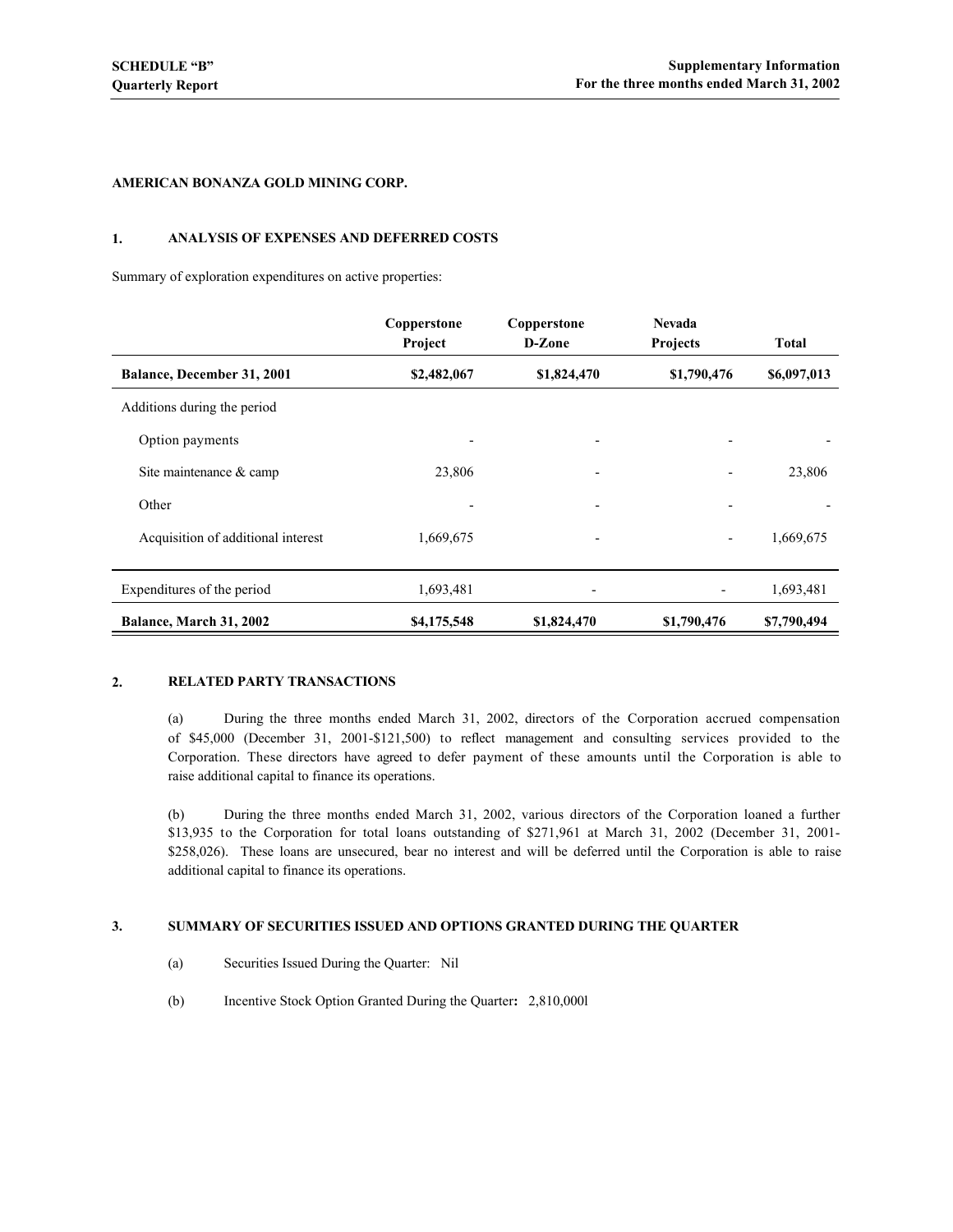### **4. SUMMARY OF SECURITIES AS AT END OF REPORTING PERIOD**

#### **(a) Authorized Capital**

400,000,000 Class "A" common voting shares without par value 100,000,000 Class "B" preferred shares without par value

### **(b) Number and Recorded Value for Shares Issued and Outstanding** 64,735,129 common shares at a recorded value of \$17,742,491.

#### **(c) Outstanding Options**

| Number of Options | <b>Option Exercise Price</b> | Option Expiry<br>Date |
|-------------------|------------------------------|-----------------------|
| 40,000            | \$0.40                       | July 4, 2002          |
| 490,000           | \$0.20                       | January 11, 2005      |
| 360,000           | \$0.15                       | September 11, 2005    |
| 2,150,000         | \$0.15                       | December 22, 2005     |
| 2,810,000         | \$0.10                       | March 7, 2007         |
| 5,850,000         |                              |                       |

### **(d) Outstanding Warrants**

| Number of<br>Warrants | Exercise Price of<br>Warrants | Expiry Date of<br>Warrants |
|-----------------------|-------------------------------|----------------------------|
| 6,012,500             | \$0.30                        | June 18, 2002              |
| 1,500,000             | \$0.13                        | March 4, 2004 $(1)$        |
| 7,512,500             |                               |                            |

(1) Brascan Financial Corporationhas an option (the "Option") to extend the term of its warrant or any unexercised portion thereof for three additional one year terms beyond the original two year Expiry Date of its warrant, which Option may be exercised by Brascan by giving notice in writing to the Corporation to that effect at any time during the 30 day period (the "Option Period") commencing prior to the then current Expiry Date of its warrant. If Brascan exercises the Option, the Corporation is required to deliver to Brascan a new warrant certificate, against surrender to the Corporation of the old warrant certificate, and obtain all necessary stock exchange approval relating to the new warrant. The new Brascan warrant shall be on that same terms and conditions as the current Brascan warrant; provided that (a) as required by the Exchange, the exercise price of the new warrant will be the weighted average of the closing price of the Corporation's Common Shares during the 10 day period commencing on the date that is no more than 30 days prior to the expiry date of the then current Brascan warrant, and (b) the term of the new Brascan warrant shall be one year subject to the renewal Option.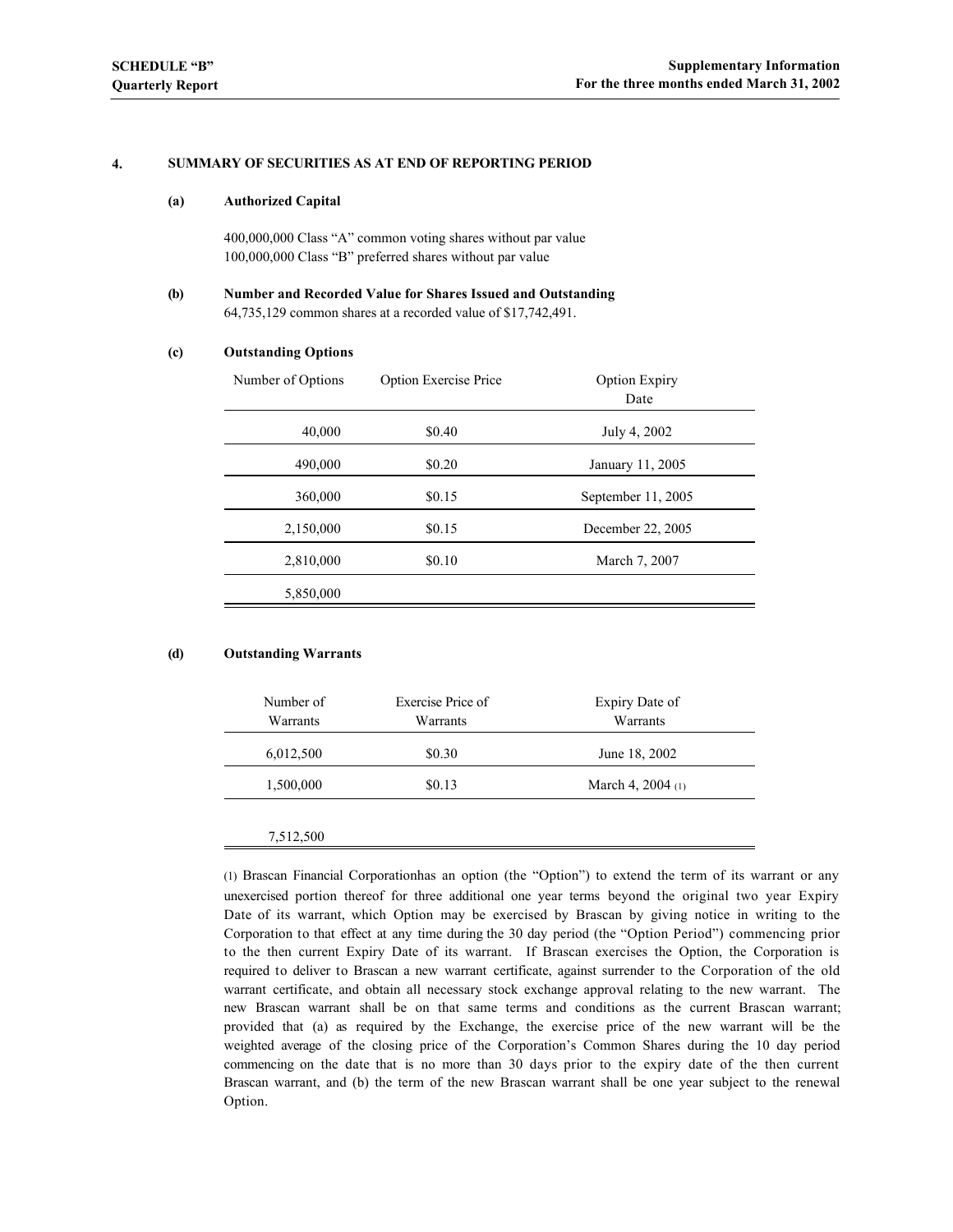### **(e) Shares in Escrow or Pooling Agreements**

12,000,000 shares are in escrow to be released under the TSX Venture Exchange Tier 2 Policy over a 36 month period.

### **5. LIST OF DIRECTORS AND OFFICERS**

Brian P. Kirwin, Director, President & CEO *Reno, Nevada*

Ronald K. Netolitzky, Director *Calgary, Alberta*

Ian W. Telfer, Director *West Vancouver, British Columbia* David C.Beling, Director *Safford, Arizona*

Giulio T. Bonifacio, Director, Executive Vice President & Chief Financial Officer *Vancouver, British Columbia*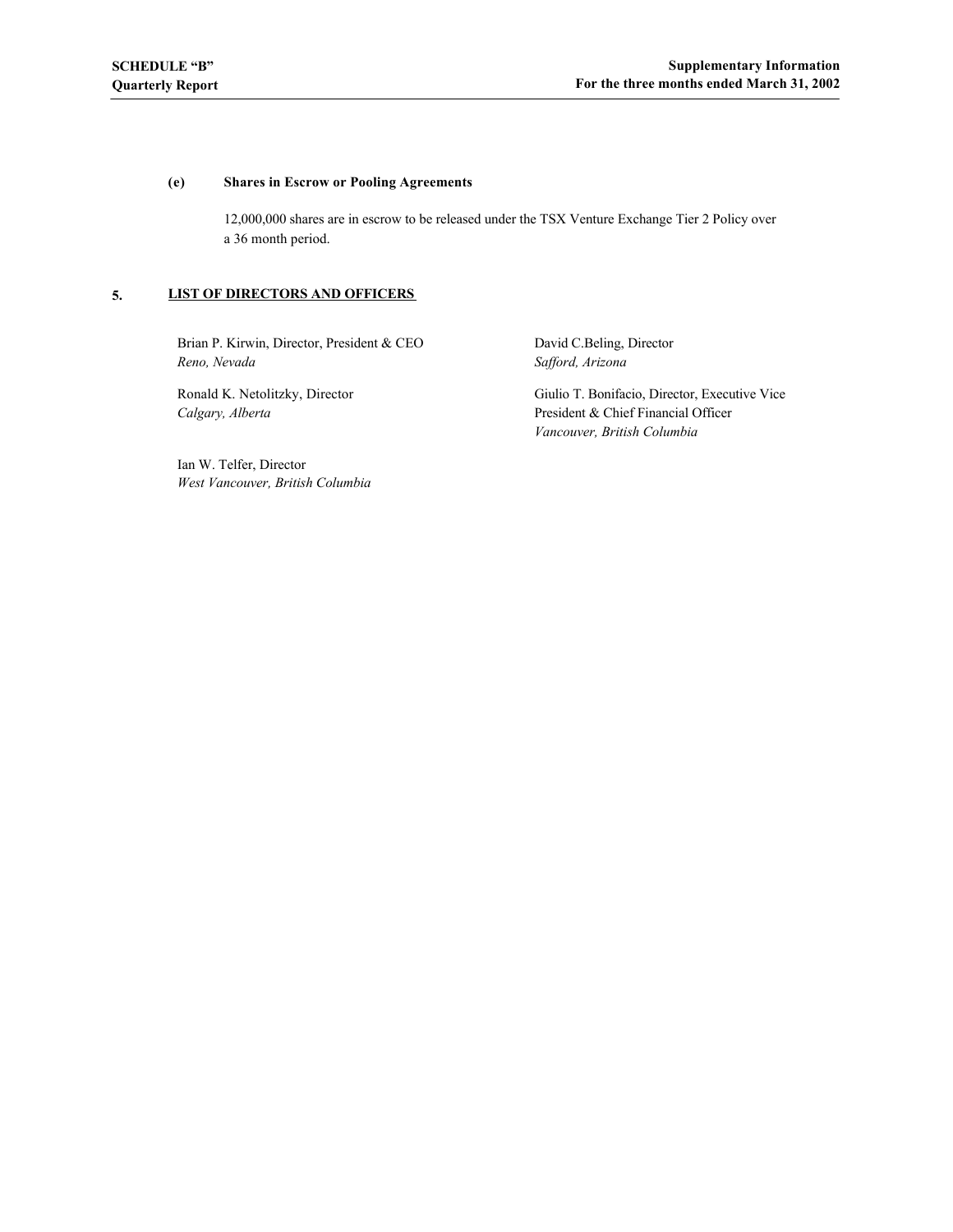### **AMERICAN BONANZA GOLD MINING CORP.**

### **1. DESCRIPTION OF BUSINESS**

American Bonanza Gold Mining Corp. (the "Corporation') and its subsidiaries are engaged in the exploration and development of gold properties in the States of Arizona and Nevada.

The management of the Corporation has implemented a strategy that will allow it to generate working capital for the Corporation by the extraction of high grade mineralized materials from the Copperstone D-Zone of up to 50,000 tons. The high grade mineralized material from the bulk sample would be milled under a contract mine arrangement. The Corporation is currently exploring proposals to fund this program.

The Corporation's head office is located in Vancouver, BC, Canada. Exploration headquarters are located in Reno, Nevada, United States. The Corporation's common shares trade on the TSX Venture Exchange under the symbol "BZA".

### **2. DISCUSSION OF OPERATIONS AND FINANCIAL CONDITION**

### **General Discussion**

For the three months ended M arch 31, 2002, the Corporation had a net loss of \$55,478 compared with a net loss of \$29,769 for comparable period. General and administrative expenditures increased from \$29,769 to \$61,893 in the three months ended March 31, 2002 and included \$ 45,000 of amounts accrued to directors and officers. The increase in general and administrative expenditures in the period was the direct result of increased activity by the Corporation during the period.

In the period the Corporation also recorded \$8,822 in consulting income.

As at March 31, 2002 the Corporation had a working capital deficit of \$1,215,790. Reference is made to the discussion under "Liquidity and Solvency".

### **(a) Deferred costs**

See Schedule A and Schedule B for this quarterly report for a summary of activity during the period.

### **(b) Acquisition or abandonment of resources properties:**

During the period the Corporation acquired and additional 75% interest in the Copperstone project more fully described in Note 3 to the of the Corporation's Consolidated Financial Statement for the three months ended March 31, 2002

### **(c) Acquisition or disposition of other capital assets:** Nil

#### **(d) Material write-off or write-down of assets:** Nil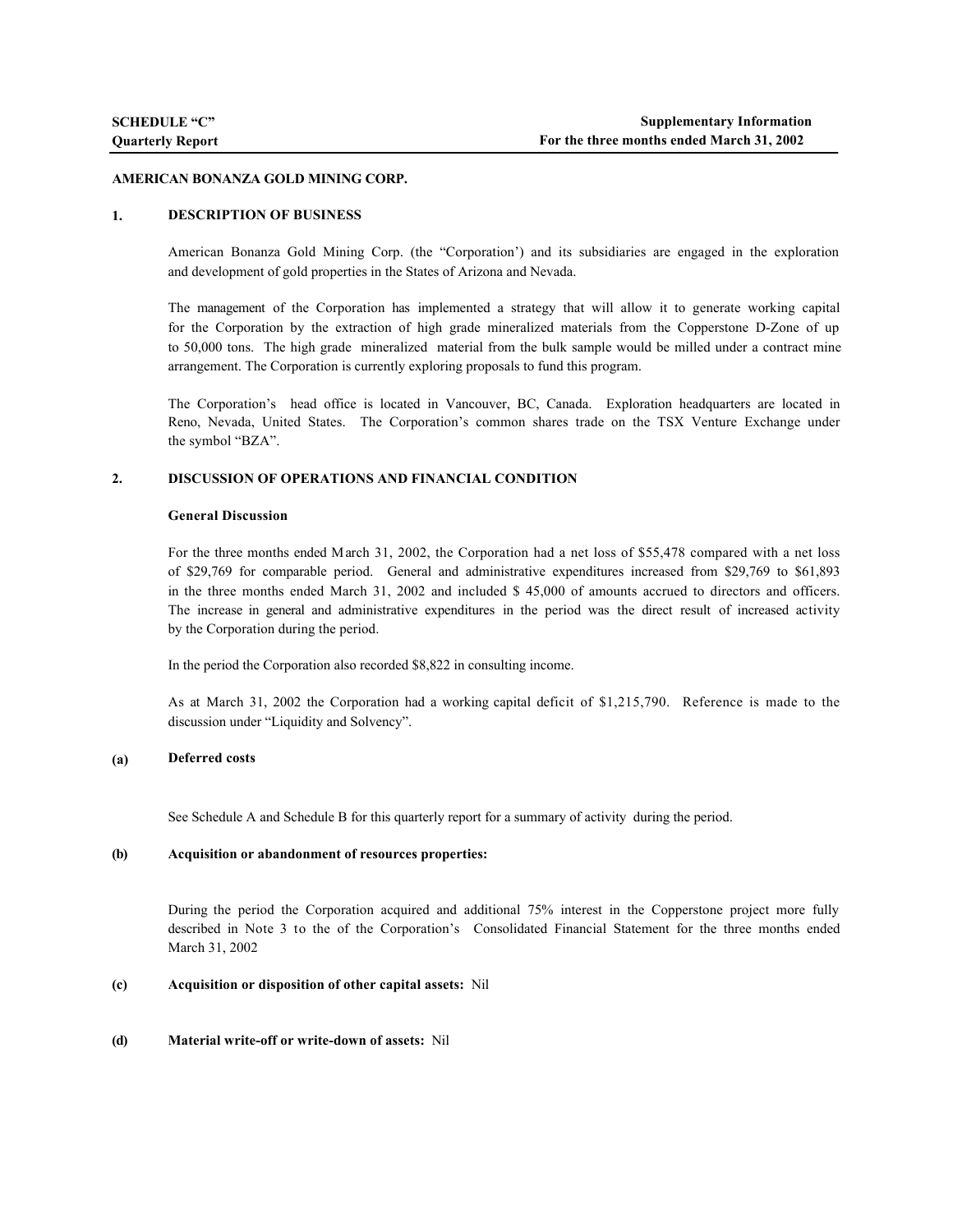### **(e) Transactions with related parties:**

Details of material contracts are described in the Section entitled Material Contracts and Commitments.

During the three month period ended March 31, 2002, the following directors or officers provided services to the Corporation as follows:

Consulting fees of \$22,500 to Brian P. Kirwin for executive, management and technical services for the three months ended March 31, 2002. Mr. Kirwin has agreed to defer this amount until the Corporation can raise additional capital to finance its operations; and,

S Consulting fees of \$22,500 to Giulio Bonifacio for executive and management services for the three months ended March 31, 2002. Mr. Bonifacio has agreed to defer this amount until the Corporation can raise additional capital to finance its operations.

### **(f) Material contracts and commitments:**

The Corporation currently has only no material contracts or commitments.

### **(g) Material variances:** Nil

### **(h) Investor relations arrangements:**

The Corporation does not have any investor relations contracts. The Directors and Officers of the Corporation are available to answer shareholder inquiries as required.

### **(i) Legal proceedings:** Nil

### **(j) Contingent liabilities:** Nil

- **(k) Default under debt or other contractual obligations:** Nil
- **(l) Breach of laws:** Nil
- **(m) Regulatory approval requirements:** Nil
- **(n) Management changes:** None
- **(o) Special resolutions passed by shareholders:** Nil